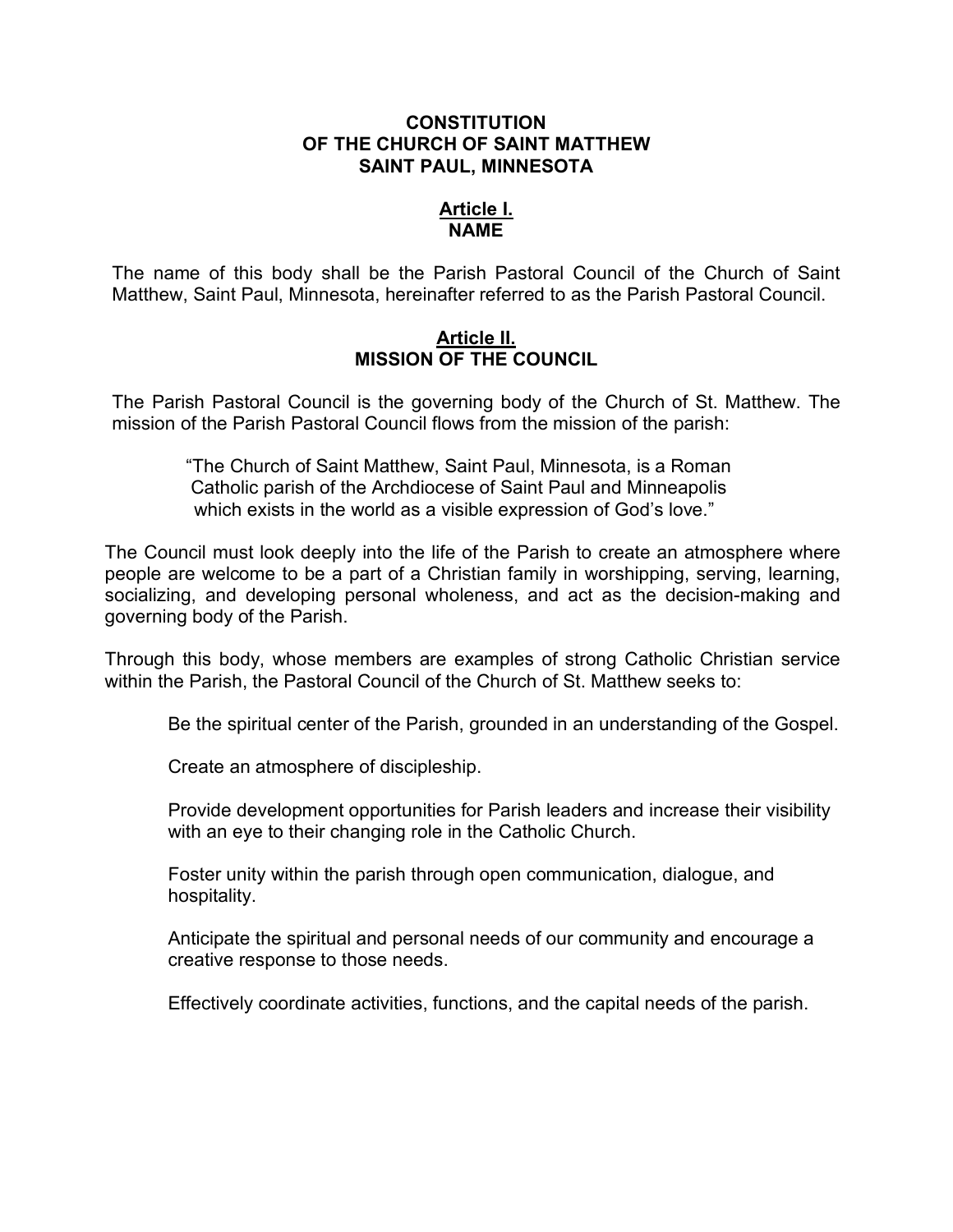# **Article III MEMBERSHIP**

Membership of the parish Pastoral Council shall consist of:

- 1. Nine (9) members selected through a discernment process from the Parish community to serve a term of three (3) years, beginning July 1 and expiring June 30 in the final year of the term. Three (3) seats will be filled each year.
- 2. The Pastor and/or the Parish Pastoral Administrator. If both are present, only the participates in consensus.

In order to be a member of the Council, a candidate must:

- 1. Be a registered member of the Church of St. Matthew.
- 2. Have attained the age of sixteen (16) years.
- 3. Participate in the discernment process as outlined in the bylaws.
- 4. Be able to participate regularly at Parish Pastoral Council meetings for a period of three (3) years.

If a vacancy occurs in the last year of a term, the seat is left vacant until the next discernment process.

If a vacancy occurs and there is one (1) year or more left in the term, it will be filled during the next discernment process for the remainder of the term.

## **Article IV FACILITATOR, RECORDER AND LAY TRUSTEES**

Specific duties for the Parish Pastoral Council meetings are the facilitator, who leads meetings, and the recorder, who writes and disseminates meeting minutes. The Facilitator is a member of the Parish Council. The Recorder may be a Council member of a volunteer appointed by the Council.

Two lay trustees of the Church of Saint Matthew will be appointed by the Council to the corporate Board of the Church of Saint Matthew of Saint Paul, Minnesota. These lay trustees must be members of the Parish.

## **Article V MEETINGS**

Regular meetings of the Parish Pastoral Council will be held in a location accessible to all. Notice of Council meeting will be published in the Parish bulleting prior to meetings. The facilitator of the meeting will be notified in the bulletin notice.

A simple majority of Council Members will constitute a quorum for purposes of decisionmaking. The process used for decision-making will be a consensus model.